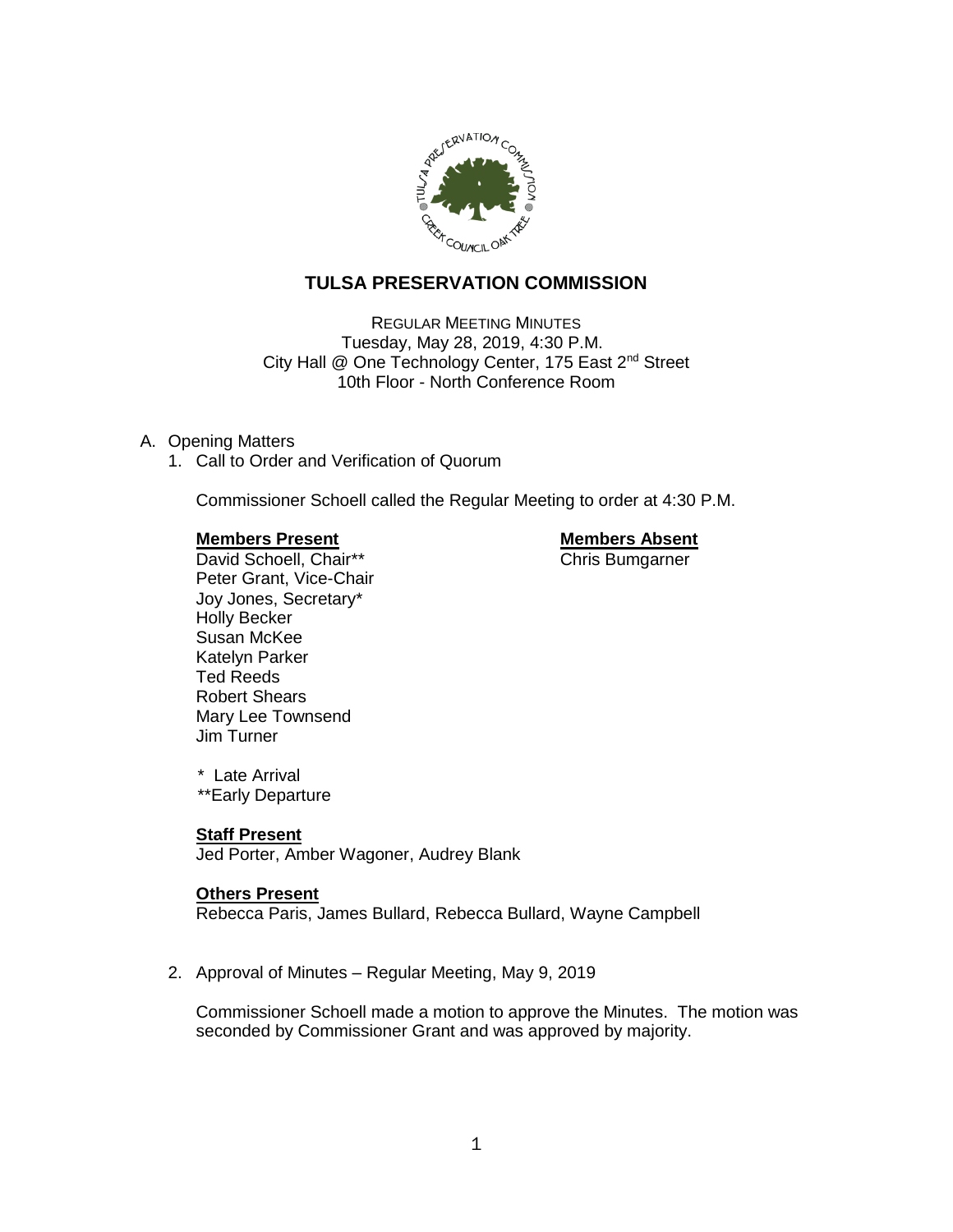**Vote:** Minutes – Regular Meeting, May 9, 2019

| <b>Opposed</b> | Abstaining    | <b>Not Present</b> |
|----------------|---------------|--------------------|
|                | <b>Becker</b> | <b>Bumgarner</b>   |
|                | Turner        |                    |
|                |               |                    |
|                |               |                    |
|                |               |                    |
|                |               |                    |
|                |               |                    |
|                |               |                    |
|                |               |                    |

3. Disclosure of Conflicts of Interest No Conflicts of Interest were disclosed.

# B. Actionable Items

- 1. **HP-0098-2019 / 1308 E. 20th St.** (Swan Lake) *Historic Preservation Permit Subcommittee Review Dates: May 2, 2019, May 21, 2019* Applicants: Rebecca and Nathan D. Paris Proposal:
	- 1. Construction of porch

Staff presented its report, stating that the applicants had responded readily to the requests by the Historic Preservation Permit Subcommittee. Commissioner Turner noted that the subcommittee had recommended the exposure of the beam above the columns and the reduction of the space between the columns. Commissioner Parker requested clarification that the base of the porch would not be removed, and Commissioner Grant confirmed that the base of the porch would not be removed.

As there was no further discussion, Commissioner Reeds made a motion to approve the application. The motion was seconded by Commissioner Turner and approved unanimously.

**Vote:** 1308 E. 20th St. **(Swan Lake)**

| In Favor    | <b>Opposed</b> | <b>Abstaining</b> | <b>Not Present</b> |
|-------------|----------------|-------------------|--------------------|
| 1. Schoell  |                |                   | <b>Bumgarner</b>   |
| 2. Grant    |                |                   |                    |
| 3. Becker   |                |                   |                    |
| 4. Jones    |                |                   |                    |
| 5. McKee    |                |                   |                    |
| 6. Parker   |                |                   |                    |
| 7. Reeds    |                |                   |                    |
| 8. Shears   |                |                   |                    |
| 9. Townsend |                |                   |                    |
| 10. Turner  |                |                   |                    |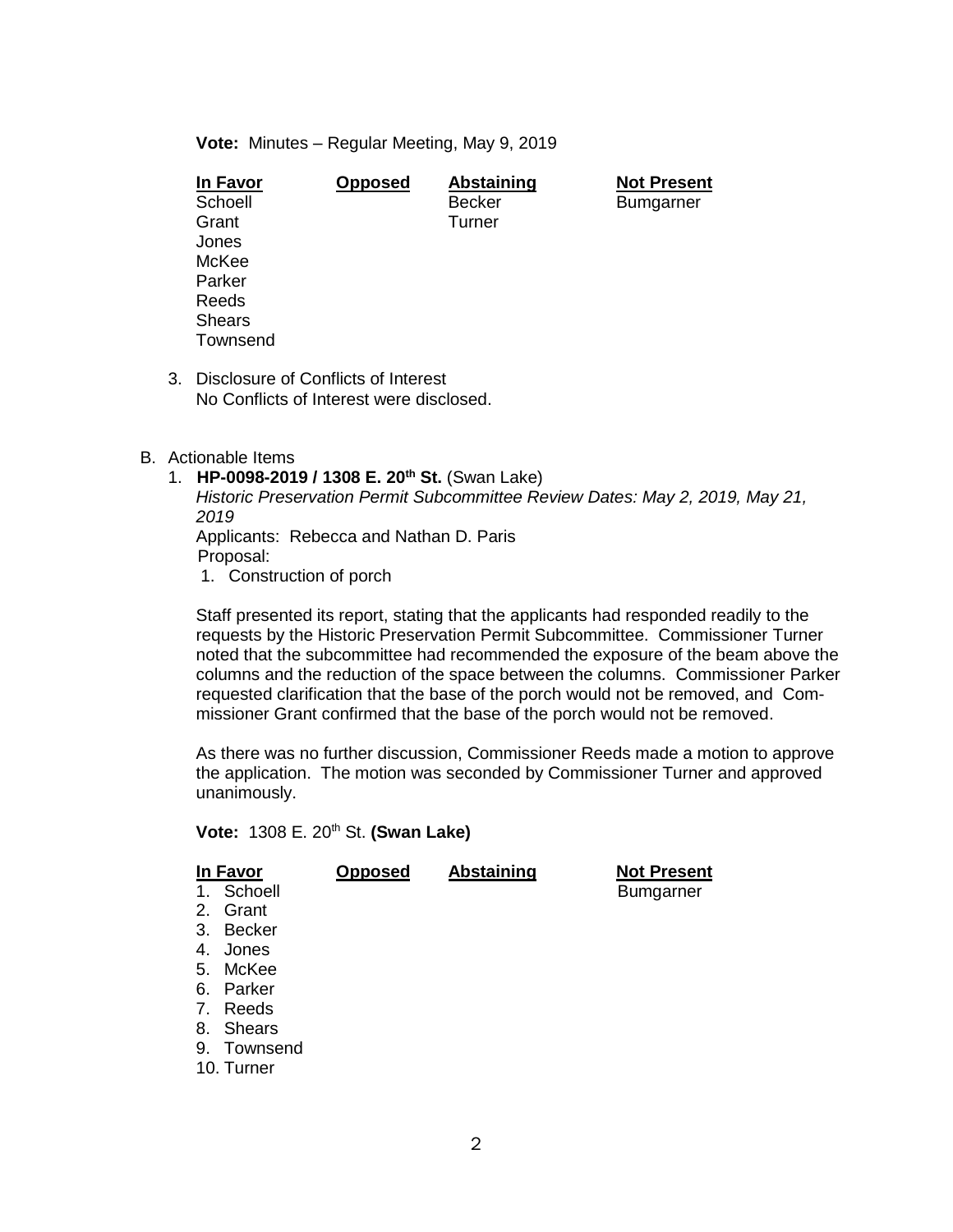2. **HP-0104-2019 / 1212 E. 18th St.** (North Maple Ridge) *Historic Preservation Permit Subcommittee Review Date: May 21, 2019* Applicant: Wayne Campbell Proposal:

1. Modification of fascia and soffit

Staff presented its report, stating that the applicant had responded readily to the requests by the Historic Preservation Permit Subcommittee, including production of mock-ups of the proposed modification. The applicant stated that, along with the mock-ups presented for review during the Regular Meeting, they had pinned a mock-up to the facade for an additional description. The applicant added that there are no decorative elements, as masonry does not extend beyond the frieze. Commissioner Parker inquired whether the residence had gutters and was informed that gutters were only present on the lower section of the roof. Commissioner Parker then requested more information about the puncture in the soffit, and the applicant stated that it could have been inserted for ventilation. Commissioner Grant stated that the residence could have had additional gutters. Commissioner Schoell inquired whether cedar had been considered for the entire assembly and was informed that the expense of the material was a factor.

As there was no further discussion, Commissioner Turner made a motion to approve the application. The motion was seconded by Commissioner Reeds and approved unanimously.

# **Vote:** 1212 E. 18th St. **(North Maple Ridge)**

|                | In Favor      | <b>Opposed</b> | Abstaining | <b>Not Present</b> |
|----------------|---------------|----------------|------------|--------------------|
| $1_{\cdot}$    | Schoell       |                |            | <b>Bumgarner</b>   |
| 2.             | Grant         |                |            |                    |
| 3.             | <b>Becker</b> |                |            |                    |
| 4.             | Jones         |                |            |                    |
| 5.             | McKee         |                |            |                    |
| 6.             | Parker        |                |            |                    |
| 7 <sub>1</sub> | Reeds         |                |            |                    |
| 8.             | <b>Shears</b> |                |            |                    |
| 9.             | Townsend      |                |            |                    |
|                | 10. Turner    |                |            |                    |

# 3. **HP-0107-2019 / 1231 E. 18th St.** (North Maple Ridge)

*Historic Preservation Permit Subcommittee Review Date: May 21, 2019* Applicants: James R. and Rebecca D. Bullard Proposal:

- 1. Construction of fence
- 2. Installation of wrought-iron gate and rail on porch
- 3. Installation of landscape lights
- 4. Installation of lanterns on pillars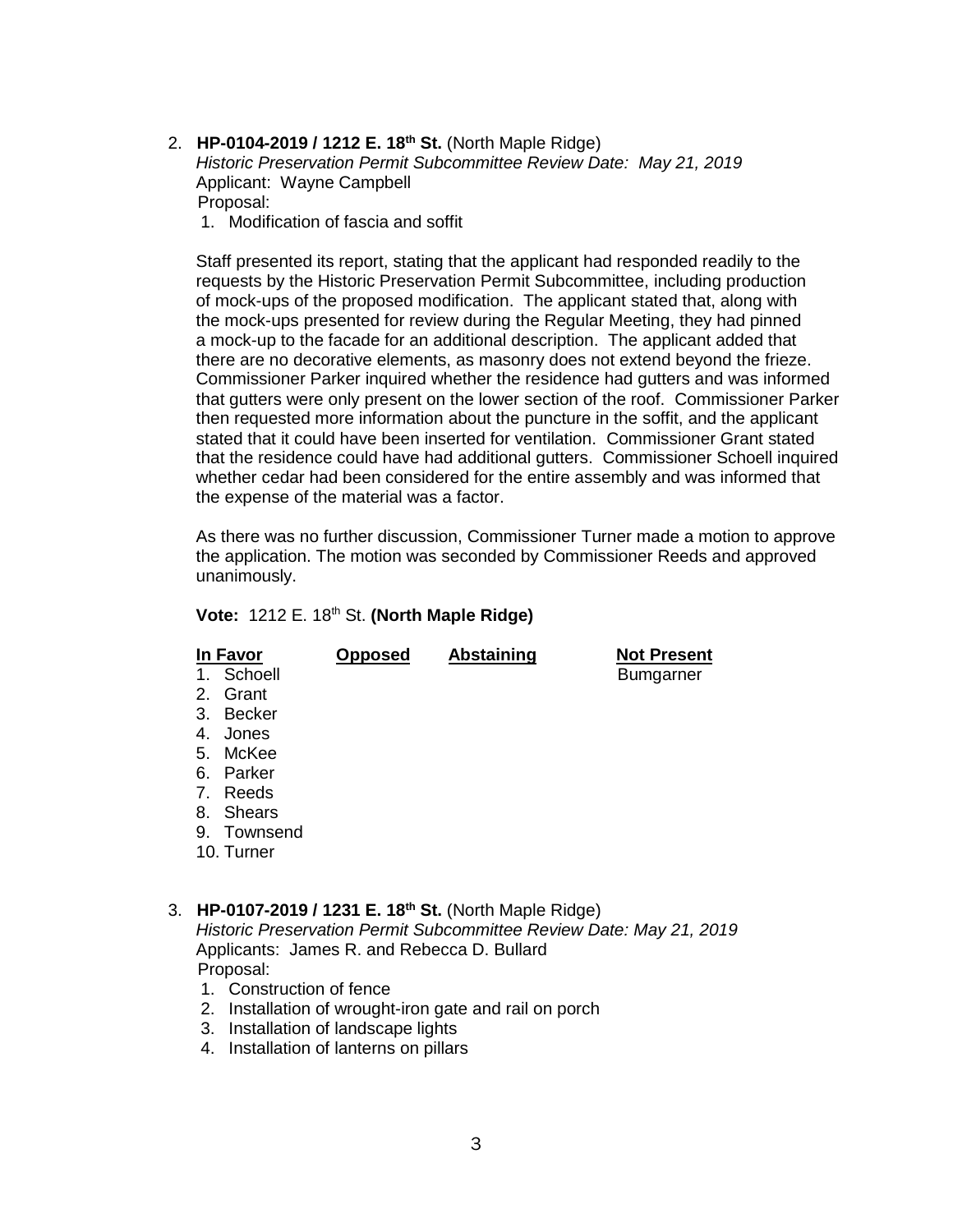Staff presented its report, stating that the applicant had provided the additional documentation requested by the Historic Preservation Permit Subcommittee. Commissioner Grant noted that the subcommittee was uncertain about its authority to review the proposal for landscape lighting. Commissioner Townsend requested clarification about the wrought-iron gate and rail on the porch, particularly whether the gate and rail were appropriate. Commissioner Parker stated they were not but added that she understood the selection. Commissioner Parker then inquired if the applicant had contacted the Permit Center about the height of eight feet (8'-0") of the gate. The applicant responded that the staff of the Permit Center had indicated that, because the fence would be located in the side yard, the fence and gate could be eight feet (8'-0") in height. Commissioners Parker and Shears commented that the fence seemed too high, and Commissioner Parker inquired whether the applicant would consider a fence six feet (6'-0") in height. The applicant indicated preference for a height of eight feet (8'-0"). Commissioner Grant noted that a fence six feet (6'- 0") in height would not provide adequate security on the porch. Commissioner Schoell noted that the applicant stated the fence would be wrought-iron, although the Product Data identified the material as aluminum. The applicant stated that the rail and gate were assumed to be wrought-iron but were determined to be aluminum upon consultation with the contractor. Commissioner Schoell inquired about the height of the gate and was informed that the gate would be four feet (4'-0") in height. Commissioner Grant stated that, during the review by the subcommittee, preference for the alignment of the rail with the sill of the adjacent window was expressed. The applicant commented that only a rail and gate with a height of four feet (4'-0") were available from this manufacturer. Commissioner Turner observed that the proposal would be approved but not with this height. Commissioner Shears inquired about the location of the circuits for the lanterns and was informed that the conduits would not be visible. Commissioner Schoell departed.

As there was no further discussion, Commissioner Townsend made a motion to approve Item 1 of the application. The motion was seconded by Commissioner Grant and approved by majority.

**Vote:** 1231 E. 18th St. **(North Maple Ridge)**

| In Favor    | <b>Opposed</b> | <b>Abstaining</b> | <b>Not Present</b> |  |
|-------------|----------------|-------------------|--------------------|--|
| Grant       | McKee          |                   | <b>Bumgarner</b>   |  |
| 2. Becker   | Parker         |                   |                    |  |
| Jones<br>3. | <b>Shears</b>  |                   |                    |  |
| Reeds       |                |                   |                    |  |

- 5. Townsend
- 6. Turner

Commissioner Grant made a motion to approve Item 2 of the application with the condition that the height of the rail not exceed thirty-six inches (36") from the floor of the porch. The motion was seconded by Commissioner Reeds and approved by majority.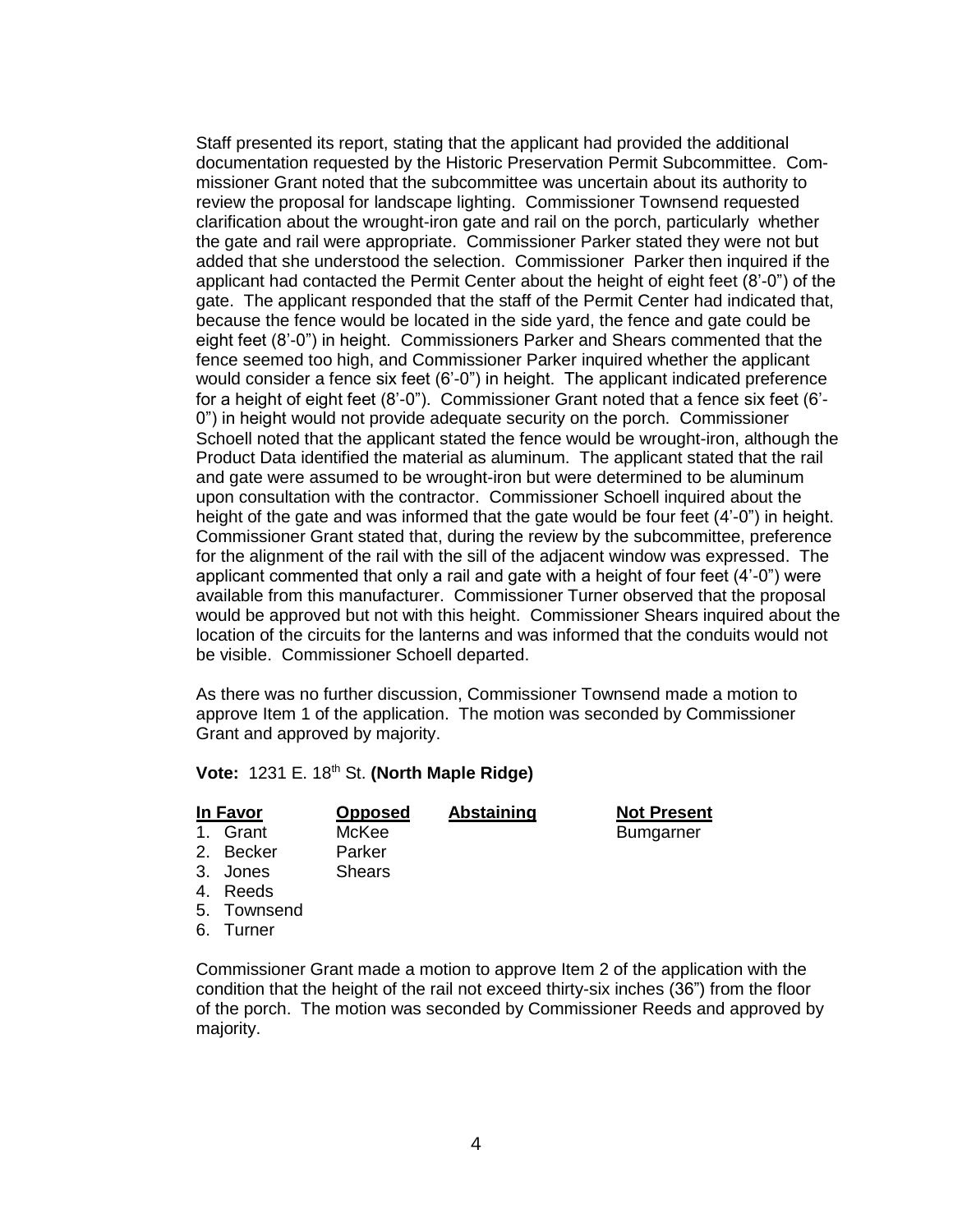#### **Vote: 1231 E. 18th St. (North Maple Ridge)**

### **In Favor Opposed Abstaining Not Present**

1. Grant McKee Bumgarner

- 2. Becker Parker
- 3. Jones
- 4. Reeds
- 5. Shears
- 6. Townsend
- 7. Turner

Commissioner Townsend made a motion to approve Items 3 and 4 of the application. The motion was seconded by Commissioner Shears and approved unanimously.

#### **Vote:** 1231 E. 18th St. **(North Maple Ridge)**

| In Favor<br>1. Grant<br>2. Becker<br>3. Jones<br>4. McKee<br>5. Parker<br>6. Reeds<br>7. Shears | <b>Opposed</b> | <b>Abstaining</b> | <b>Not Present</b><br><b>Bumgarner</b> |
|-------------------------------------------------------------------------------------------------|----------------|-------------------|----------------------------------------|
| 8. Townsend<br>9.<br>Turner                                                                     |                |                   |                                        |
|                                                                                                 |                |                   |                                        |

# 4. **HP-0102-2019 / 1228 E. 18th St.** (North Maple Ridge)

Applicant: Chace W. Daley Proposal: 1. Replacement of door

*Work completed without an Historic Preservation Permit*

Staff presented its report, noting that the door previously installed is no longer available and cannot therefore be considered for restoration. Commissioner Parker noted that the door was obviously the original door and that, since the door is no longer available, the replacement needs to replicate the original door. Commissioner Grant stated that the question for the commission is whether the current door is acceptable. Commissioner Reeds inquired whether the applicant attempted to find a door like the original door, and the applicant responded that the selection of the current door was intentional, as he did not want glass panes on the door for reasons of safety and security. Commissioner Townsend stated that the Unified Design Guidelines are specific about the match, and Commissioner Turner noted that the guidelines note the match of the architectural style, not the door exactly. Commissioner McKee inquired whether the door was architecturally appropriate, and Commissioner Parker stated it was not. Commissioner Reeds agreed, stating the current door does not fit the style of the residence.